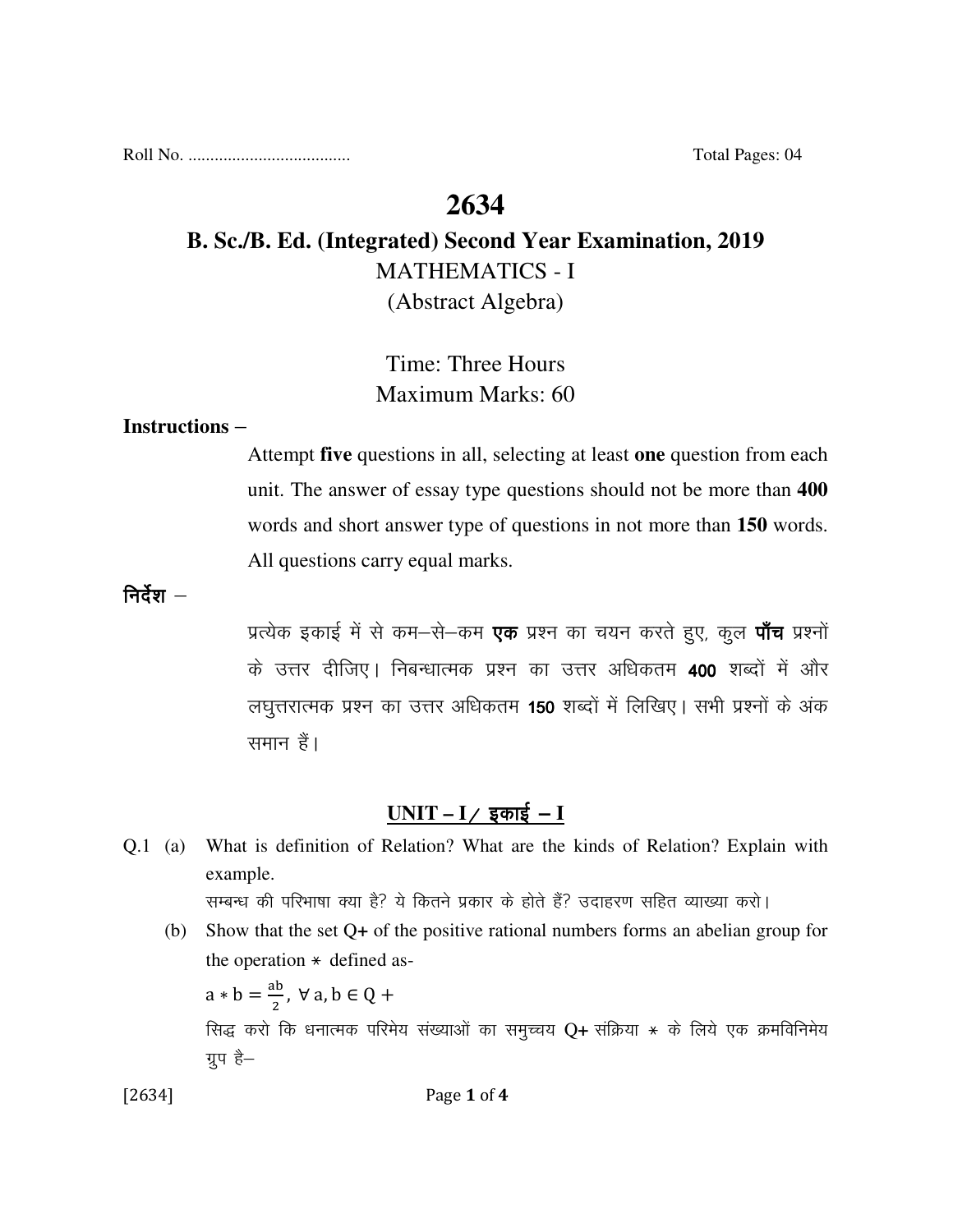$$
a * b = \frac{ab}{2}, \forall a, b \in Q +
$$

 $OR$  / अथवा

(a) Show that-

 for any element 'a' of a group G:  $0(a) = 0(x^{-1}ax)$ ,  $\forall x \in G$ सिद्ध करो-एक ग्रुप  $G$  के लिए किसी अवयव  $a$  के लिए–  $0(a) = 0(x^{-1}ax)$ ∀ x ∈ G

> (b) Prove that  $H = \{a + ib | a, b \in Q\}$  is a subgroup of the group(c, +). सिद्ध करो कि  $H = {a + ib | a, b \in Q}$  समूह  $(c, +)$  का उपसमूह है।

### <u>UNIT – II / इकाई – II</u>

Q.2 If 
$$
\sigma = (17263584)
$$
 and  $\rho = \begin{pmatrix} 1 & 2 & 3 & 4 & 5 & 6 & 7 & 8 \\ 2 & 5 & 4 & 3 & 8 & 7 & 6 & 1 \end{pmatrix}$ 

then prove that-

 $\rho \sigma \rho^{-1} = (\rho_{(1)} \rho_{(7)} \rho_{(2)} \rho_{(6)} \rho_{(3)} \rho_{(5)} \rho_{(8)} \rho_{(4)})$ ਧदि  $\sigma$  = (17263584) और  $\rho = \begin{pmatrix} 1 & 2 & 3 & 4 & 5 & 6 & 7 & 8 \ 2 & 5 & 4 & 3 & 8 & 7 & 6 & 1 \end{pmatrix}$ तो सिद्ध करो—  $\rho\sigma\rho^{-1}=\left(\rho_{(1)}\rho_{(7)}\rho_{(2)}\rho_{(6)}\rho_{(3)}\rho_{(5)}\rho_{(8)}\rho_{(4)}\right)$ 

### $OR$ / अथवा

(a) Prove that-

"Every group is an isomorphic to permutation group"

or  $G \cong PA$ 

प्रत्येक ग्रुप एक क्रमचय समूह के तुल्यकारी होता है।

(b) If 'f' is a homomorphism from a group G to G′ and if e and e′ be their respective identities. Then prove that-

 $f(a^{-1}) = [f(a^{-1})]^{-1}$ 

यदि 'f' ग्रुप  $G$  से  $G'$  पर एक समकारिता हो तथा e और e' क्रमशः तत्समक हों, तो सिद्ध करो-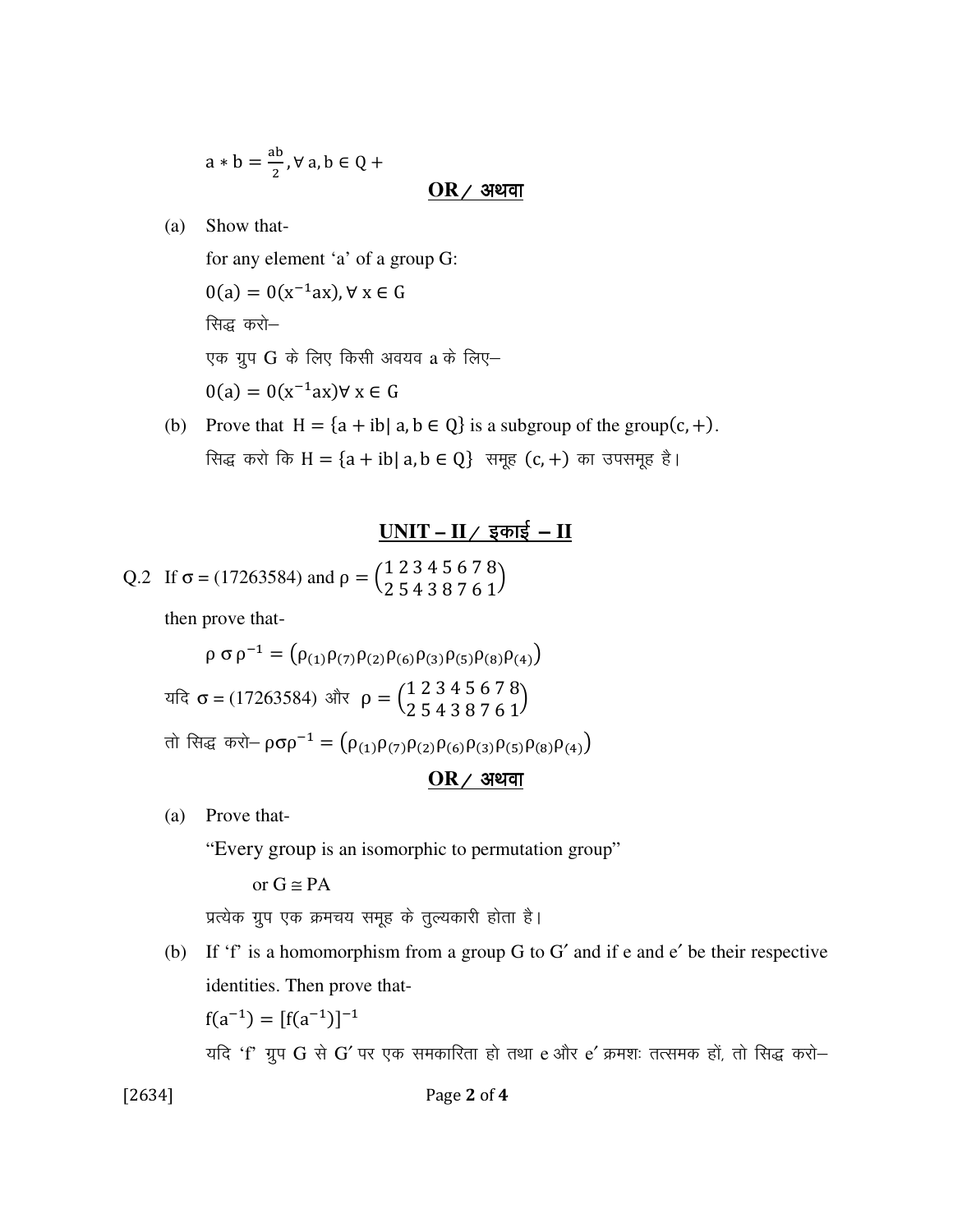$f(a^{-1}) = [f(a^{-1})]^{-1}$ 

### $UNIT - III /$  इकाई -  $III$

Q.3 (a) Prove that-

 A sub group H of a group G, is a normal subgroup of G iff the product of two right (left) cosets of H in G is again a right (left) cosets of H in G. किसी ग्रुप G के लिए उपग्रुप H एक प्रसामान्य उपग्रुप होता है यदि और केवल यदि G में H के किन्हीं दो दक्षिण (वाम) सह समुच्चयों का गुणन H का एक दक्षिण (वाम) उपसमुच्चय है।

(b) Find the quotient group G/H also prepare its operation table when  $G = (Z, +)$ ,  $H = (4Z, +)$ 

विभाग ग्रुप G/H ज्ञात करें एवं इसकी संक्रिया सारणी भी बनाइये जबकि G =  $(Z,+)$ , H= (4Z,+)

#### $OR$  / अथवा

Prove that-

 Every homomorphic image of a group G is isomorphic to some quotient group o G.

किसी ग्रुप G का प्रत्येक समाकारी प्रतिबिम्ब, G के किसी विभाग ग्रुप के तुल्यकारी होता है।

### $UNIT - IV /$  इकाई - IV

- Q.4 (a) What is definition of Ring? Show that for any element a,b,c of a ring R: रिंग की परिभाषा लिखिए और सिद्ध कीजिए। किसी रिंग R के किन्हीं अवयवों a,b,c के लिए–
	- (i)  $a0 = 0a = 0$ .
	- (ii)  $a(-b) = -(ab) = (-a) b$ .
	- (iii)  $(-a) (-b) = ab$ .
	- $(iv)$   $a(b-c) = ab ac$ .
	- (v)  $(b-c)$  a = ba ca.
	- (b) Prove that-

A ring R is without zero divisor iff the cancellation law holds in R.

कोई वलय शुन्य भाजक रहित है यदिदि  $(\Leftrightarrow)$  R में निरसन नियम सत्य है।

### $OR$  / अथवा

Prove that-

the set  $s = \{a + b\sqrt{2} | a, b \in Q\}$  is a subfield of the field  $(R, +, x)$  of Real Numbers.